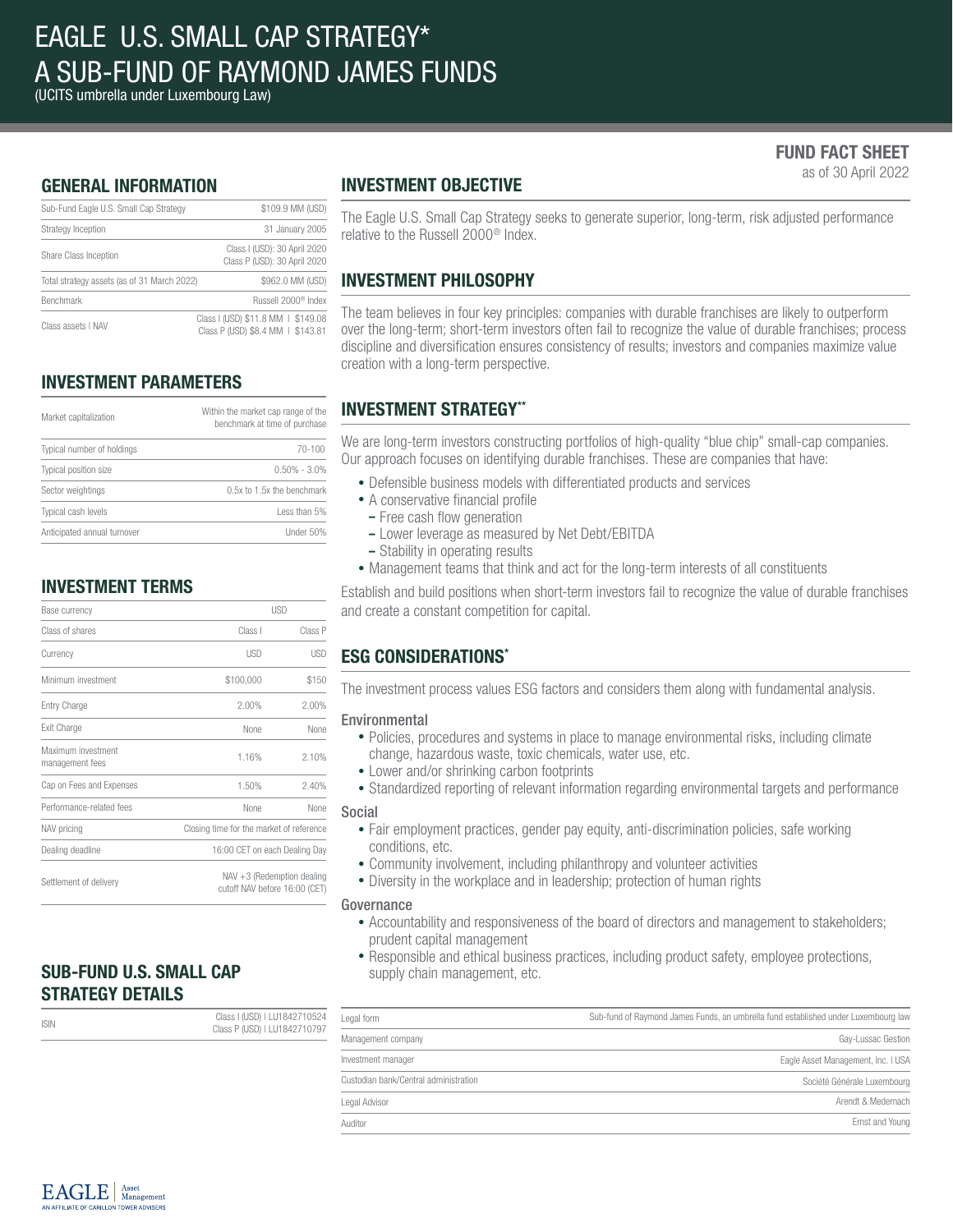as of 30 April 2022

### TOP 10 HOLDINGS $5$  (%)

| <b>RBC Bearings</b>        | 2.92 |
|----------------------------|------|
| <b>SPS Commerce</b>        | 2.73 |
| Inter Parfums              | 2.72 |
| Gentherm                   | 2.35 |
| Graphic Packaging          | 2.35 |
| CONMED                     | 2.33 |
| Omnicell                   | 2.31 |
| <b>ExIService Holdings</b> | 2.20 |
| ChampionX                  | 2.19 |
| John Wiley & Sons          | 2.11 |
|                            |      |

| <b>PORTFOLIO CHARACTERISTICS<sup>5</sup></b>     | Eagle U.S. Small Russell 2000 <sup>®</sup><br><b>Cap Strategy</b> | Index    |  |
|--------------------------------------------------|-------------------------------------------------------------------|----------|--|
| 5 Year Earnings Growth <sup>1</sup>              | 12.25%                                                            | 15.13%   |  |
| NTM PE <sup>2</sup>                              | 17.99x                                                            | 12.22x   |  |
| Estimated EPS Growth Rate (3-5 Yr.) <sup>1</sup> | 17.88%                                                            | 15.81%   |  |
| LT Debt/Capital <sup>1</sup>                     | 25.78%                                                            | 38.72%   |  |
| ROE <sup>3</sup>                                 | 10.85%                                                            | 6.42%    |  |
| ROIC <sup>3</sup>                                | 8.07%                                                             | 2.32%    |  |
| Free Cash Flow Yield <sup>1</sup>                | 4.03%                                                             | 2.96%    |  |
| 5 Year EPS Stability <sup>4</sup>                | 18.13%                                                            | 28.47%   |  |
| Weighted Average Market Cap                      | \$3.81 B                                                          | \$3.08 B |  |

<sup>1</sup>Weighted average <sup>2</sup>Weighted harmonic average <sup>3</sup>Median <sup>4</sup>Weighted median

## SECTOR WEIGHT<sup>5</sup> (%)



5 Source FactSet, Eagle Research

## CLASS I AND P PERFORMANCE<sup>6</sup> (%)

|                                 | <b>MTD</b> | QTD       | 1 Year     | Since Inception<br>(30 April 2020) | 2021   | 20207  |
|---------------------------------|------------|-----------|------------|------------------------------------|--------|--------|
| Class I (USD)                   | $-8.37\%$  | $-8.37\%$ | $-11.68\%$ | 12.49%                             | 23.44% | 37.88% |
| Class P (USD)                   | $-8.44\%$  | $-8.44\%$ | $-12.50\%$ | 11.45%                             | 22.28% | 36.50% |
| Russell 2000 <sup>®</sup> Index | $-9.91\%$  | $-9.91\%$ | $-16.87\%$ | 18.35%                             | 14.82% | 51.99% |

6 Performance for periods less than one year are cumulative.

<sup>7</sup> Cumulative performance from share class inception through year-end.

Past performance is not a guarantee of future results.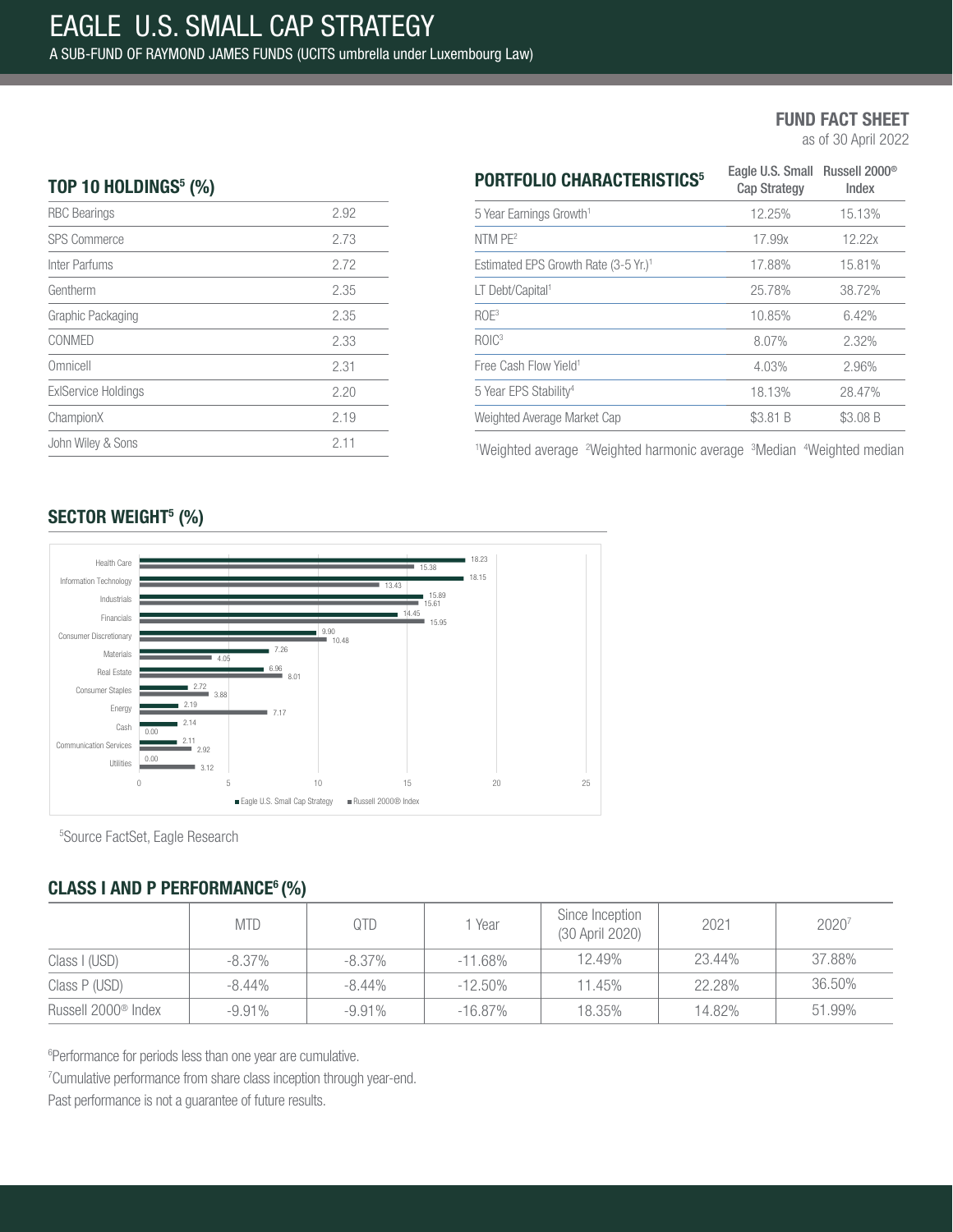as of 30 April 2022

### MARKET OVERVIEW†

Small-cap equities, as measured by the benchmark Russell 2000® Index, declined by -7.5% in the first quarter of 2022. Declines were most pronounced among growth stocks and smaller capitalization names while outperformers tended to be more value-oriented names with exposure to the energy sector and other commodities. As such, energy and utilities achieved positive returns, while consumer discretionary, healthcare, and information technology led the declines.

The initial selloff in long-duration assets, such as growth stocks, began in late 2021 as valuations hit record highs and it became clear that the U.S. Federal Reserve (Fed) would have to raise interest rates at a faster rate to manage accelerating inflation. The urgency for the Fed to control inflation grew as the war in Ukraine and restrictions on purchases of Russian goods raised prices for oil (up 40%), grains, and other commodities. As higher rates negatively affected the valuations investors were willing to pay for long-duration assets, incremental capital flowed toward energy, commodities, and defensive sectors such as utilities. However, as gas prices have continued to rise and expectations of Fed rate hikes have accelerated, concerns around the economic impact and the potential for an economic slowdown in 2023 have increased as well.

While we view the revaluation of growth assets as healthy and the rise in commodities as an inevitable outcome of geopolitical events, the selloff among growth stocks appeared indiscriminate and has presented opportunities for investors in high-quality durable franchises. We have witnessed a steeper than typical selloff in some of the most fundamentally durable companies, which have used past times of volatility to strengthen their business. Of note, in a period of rising rates and widening credit spreads, one might expect companies with better balance sheets to be preferred. In the first quarter, however, the less-levered names (as defined by Bloomberg) actually underperformed those with more leverage. Furthermore, there appears to be little credit given to companies that have invested heavily in innovation and human capital, two areas that we believe are of increasing importance in a world of global instability, constrained labor, and accelerating secular change.

We continue to focus on the most resilient franchises and adaptable management teams that have the resources and aptitude to survive the turmoil and generate incremental value for stakeholders throughout. We remain steadfast in our belief that those high-quality organizations are best positioned to capitalize on the unprecedented volatility and create value in the midst of accelerating secular change.

### INVESTMENT TEAM

## Matthew McGeary, CFA

### Portfolio Co-Manager

- 23 years of investment experience
- B.A., Kenyon College (1993) • M.B.A., Indiana University (1999)
- 

#### Jason Wulff, CFA

#### Portfolio Co-Manager

• 21 years of investment experience

• B.S. in finance, New York University

## Betsy Pecor, CFA

- Portfolio Co-Manager
- 25 years of investment experience
- B.S., University of Vermont • M.B.A., University of South Florida

#### Matthew Spitznagle, CFA Portfolio Co-Manager

- 26 years of investment experience
- B.S., University of Illinois
- M.B.A., Northern Illinois University

#### E.G. Woods, CFA Portfolio Co-Manager

- 24 years of investment experience
- B.A., Trinity College
- M.B.A., Dartmouth

### PORTFOLIO REVIEW†

The Raymond James Funds Eagle U.S. Small Cap Strategy Fund underperformed the benchmark Russell 2000® Index. While our preference for less-volatile companies was a positive contributor, our underweight position in energy and other commodity-oriented businesses and our preference for secular growers was a more meaningful detractor. As such, stock selection was a detractor and drove material underperformance in energy and industrials. Conversely, we had positive stock selection in healthcare, while performance within communication services generally was in line with the benchmark.

Our energy holdings underperformed the benchmark due to our underweight exposure to the group. The energy sector meaningfully outperformed the benchmark because of strong commodity prices driven by tight global inventories and a war premium from the conflict in Ukraine. We continue to believe that most companies in this sector lack long-term durability given the challenging industry structure. We remain comfortable with our current exposure.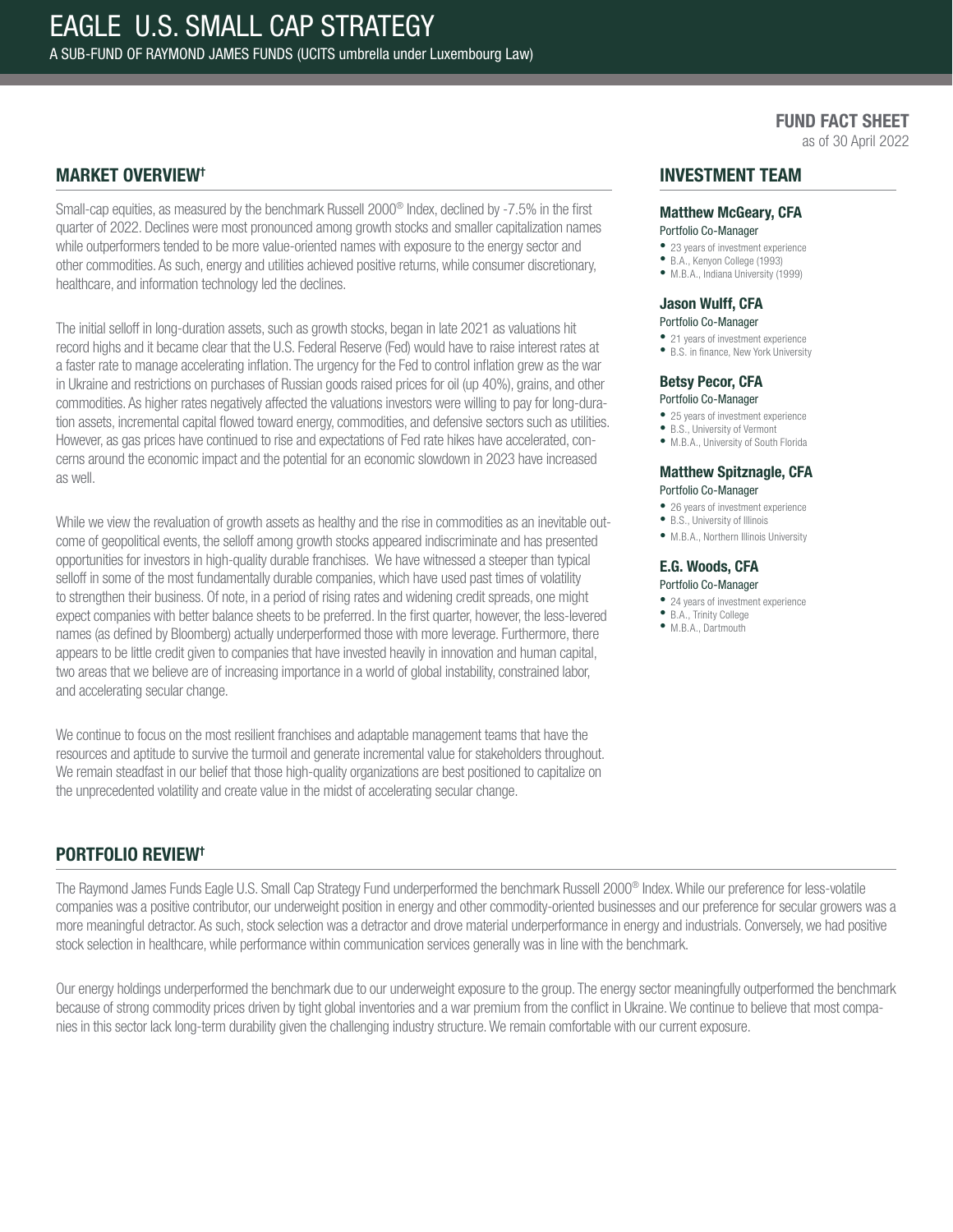FUND FACT SHEET as of 30 April 2022

### PORTFOLIO REVIEW†

Our holdings in the industrial sector underperformed the benchmark, mostly because of two holdings in the machinery and renewable energy space. The quarter also was marked by outperformance in lower-quality and more commodity-oriented issues. Our industrial holdings are over-indexed toward higher-quality companies, which were not in favor during the quarter.

Healthcare had the worst performance of all sectors in the Russell 2000®, down more than -14%, yet our healthcare holdings outperformed during the first quarter. Our style for investing held up very well as we continued to focus on strong durable franchises that provide products and services that ultimately serve a specific end goal – providing the best care to the patient – while lowering costs to the healthcare system. We also benefitted from certain sub-industry exposures. We do not invest in pure small-capitalization biotech companies due to their tendency to concentrate on developing single products and their reliance on substantial capital funding. We do tend to invest in companies that supply instruments and consumables that allow those firms to push through their drug development. For the first quarter, the biotech sub-industry was down more than -23%, while our holdings within this subindustry were down less than -3%. We also had strong positive returns in the healthcare providers sub-industry, where our one holding, LHC Group (see below), was up nearly 23%, while the index holdings in this sub-industry were down more than -3%. We understand the general volatility of this sector and continue to be mindful of valuation metrics. That said, we continue to maintain an overweight and are opportunistic about our current holdings in the sector.

† Source: FactSet, Eagle Research; as of 31 March 2021. Past performance does not guarantee or indicate future results.

### CONTACT INFORMATION

#### Adrien Blum

Managing Director & Business Development Gay-Lussac Gestion 45 Avenue George V 75008 Paris P: +33 (0) 1 45 61 67 54 M: +33 (0) 6 82 98 97 85 e: adrien.blum@gaylussacgestion.com

#### Victoria Bley

Institutional Client Services Gay-Lussac Gestion 45 Avenue George V 75008 Paris P: +33 (0) 1 45 61 67 58 M: +33 (0) 6 15 06 17 47 e: victoria.bley@gaylussacgestion.com

#### Sixtine Lebeau Institutional Client Services

Gay-Lussac Gestion 45 Avenue George V 75008 Paris P: +33 (0) 1 45 64 05 64 M: +33 (0) 7 70 31 61 79 e: sixtine.lebeau@gaylussacgestion.com

#### Pierre Lazarski Institutional Client Services Gay-Lussac Gestion

45 Avenue George V 75008 Paris P: +33 (0) 1 45 61 67 57 M: +33 (0) 6 45 66 81 49 e: pierre.lazarski@gaylussacgestion.com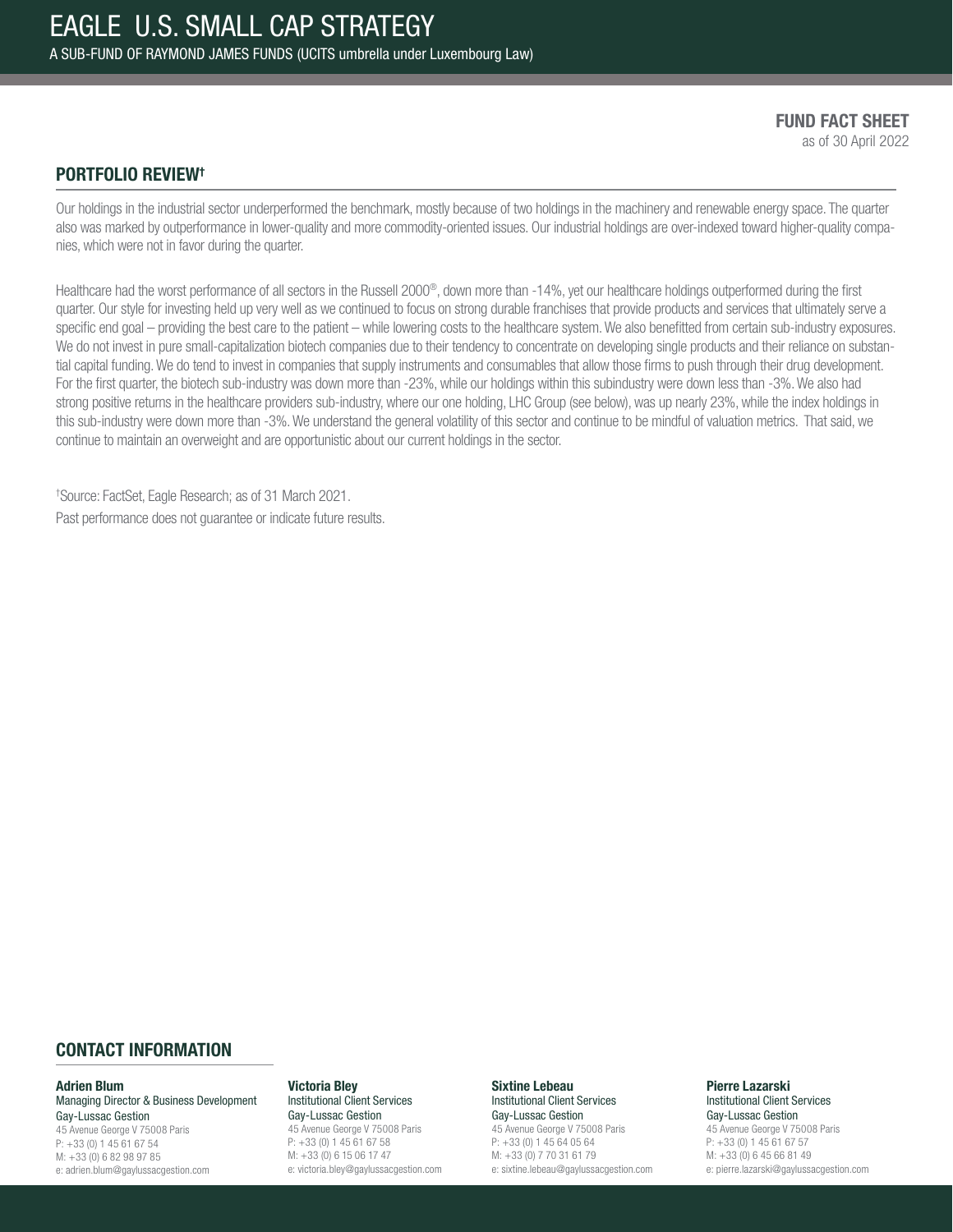as of 30 April 2022

### About Eagle Asset Management

Eagle Asset Management, Inc., an investment adviser registered with the U.S. Securities and Exchange Commission (SEC), provides a broad array of fundamental equity and fixed income strategies designed to meet the long-term goals of institutional and individual investors. Eagle's multiple independent investment teams have the autonomy to pursue investment decisions guided by their individual philosophies and strategies.

### **Disclosures**

\*As of 30 April 2020, the sub-fund Raymond James Fund - Clarivest Large Cap Growth (the "Sub-Fund") was substantially restructured. This restructuring included changing the sub-fund's name to the Eagle U.S. Small Cap Strategy; appointing Eagle Asset Management, Inc. as its new investment manager; changing its investment policy to investing mainly in U.S. small-capitalization equities with a strong emphasis on investment decisions based on ESG criteria; and changing its reference benchmark from the Russell 1000 Growth® Index to the Russell 2000® Index.

\*\*Not every investment opportunity will meet all of the stringent investment criteria mentioned to the same degree. Trade-offs must be made, which is where experience and judgment play a key role. Accounts are invested at the discretion of the portfolio manager and may take up to 60 days to become fully invested.

This document and any investment to which this document relates is intended for the sole use of the persons to whom it is addressed, being persons who are Eligible Counterparties or Professional Clients as described in the FCA Financial Conduct Authority rules or persons described in Articles 19(5) (Investment professionals) or 49(2) (High net worth companies, unincorporated associations, etc.) of The Financial Services and Markets Act 2000 (Financial Promotion) Order 2005 (as amended) or any other person to whom this promotion may lawfully be directed. It is not intended to be distributed or passed on, directly or indirectly, to any other class of persons and may not be relied upon by such persons and is therefore not intended for private individuals or those who would be classified as Retail Clients.

This document does not constitute an offer or solicitation to invest in shares of the fund. The fund may not be licensed in all jurisdictions, and unless otherwise indicated, no regulator or government authority has reviewed this document or the merits of the shares referenced herein. This document is provided on a privileged and confidential basis and, where required by local law, at the request of the recipient. This document (and the information contained herein) is for informational purposes only and is not to be reproduced, distributed or transmitted without the written consent of Eagle Asset Management, Inc.

This fund is not available for sale in the U.S. and nothing herein shall be construed as an offer to sell in the U.S. or to U.S. persons.

The securities identified do not represent all of the securities purchased, sold or recommended for client accounts. The reader should not assume that an investment in the securities identified was or will be profitable.

This information does not constitute or form part of an offer document or any offer or invitation to subscribe for or purchase any securities, or derivatives thereof, nor shall it or any part of it form the basis of any contract or commitment whatsoever. We provide this document without knowledge of your situation. Prior to any subscription, investors should verify in which countries the Fund is registered, and, in those countries, which Sub-funds and which classes of shares are authorised for public sale. In particular, the Fund cannot be offered or sold publicly in the United States. Investors considering subscribing for shares should read carefully the most recent prospectus and consult the Fund's most recent financial reports, which are available from the registered office of the Fund, local correspondents if any, or from the entities marketing the Fund. Investors should consult their own legal and tax advisors prior to investing in the Fund. Given the economic and market risks, there can be no assurance that the fund will achieve its investment objectives. The performances are shown net of management fees (unless otherwise noted), but do not include subscription fees or tax. Past performance is not a guarantee of future results. Registered office: 28-32, place de la Gare, L-1616 Luxembourg Grand-Duchy of Luxembourg.

It is the responsibility of any persons wishing to make a purchase to inform themselves of and observe all applicable laws and regulations. This information is meant to be communicated to and/or directed at only those persons who are categorized as professional clients or eligible counterparties (within the meaning of the FCA Rules) in relation to the fund, and other persons should not act or rely on it. Further information and price availability: Further information about the Company (including the current Prospectus and most recent Annual Report) is available in English, and information about the Fund and other Share Classes (including the latest prices of shares and English version of this document), are available free of charge on www.fundsquare.net free of charge by contacting Eagle Asset Management or the Fund's Administrator, Société Générale Luxembourg at Operational center, 28-32, Place de la gare, L-1616 Luxembourg, Grand-Duchy of Luxembourg. The fund may not be licensed in all jurisdictions, and unless otherwise indicated, no regulator or government authority has reviewed this document or the merits of the shares referenced herein. This document is provided on a privileged and confidential basis and, where required by local law, at the request of the recipient. This document (and the information contained herein) is for informational purposes only and is not to be reproduced, distributed or transmitted without the written consent of Eagle Asset Management.

The material in this presentation is issued by Eagle Asset Management, Inc., an investment advisor registered with the United States Securities and Exchange Commission. The information available in this document, as well as any information or opinion which appears here, may change without prior notice. The Manager bases the information available in this document on sources it considers reliable, but cannot guarantee that such information is correct.

This describes a Sub-fund of Raymond James Funds, a Luxembourg fonds d'investissement (open-ended investment company) established as a société d'investissement à capital variable (investment company with variable capital) formed as a société anonyme (public limited liability company) in accordance with the Luxembourg law of 17 December 2010 concerning undertakings for collective investment. The Fund is subject, in particular, to the provisions of Part I of the Law of 2010, which relate specifically to undertakings for collective investment as defined by the European Directive of 13 July 2009 (2009/65/CE).